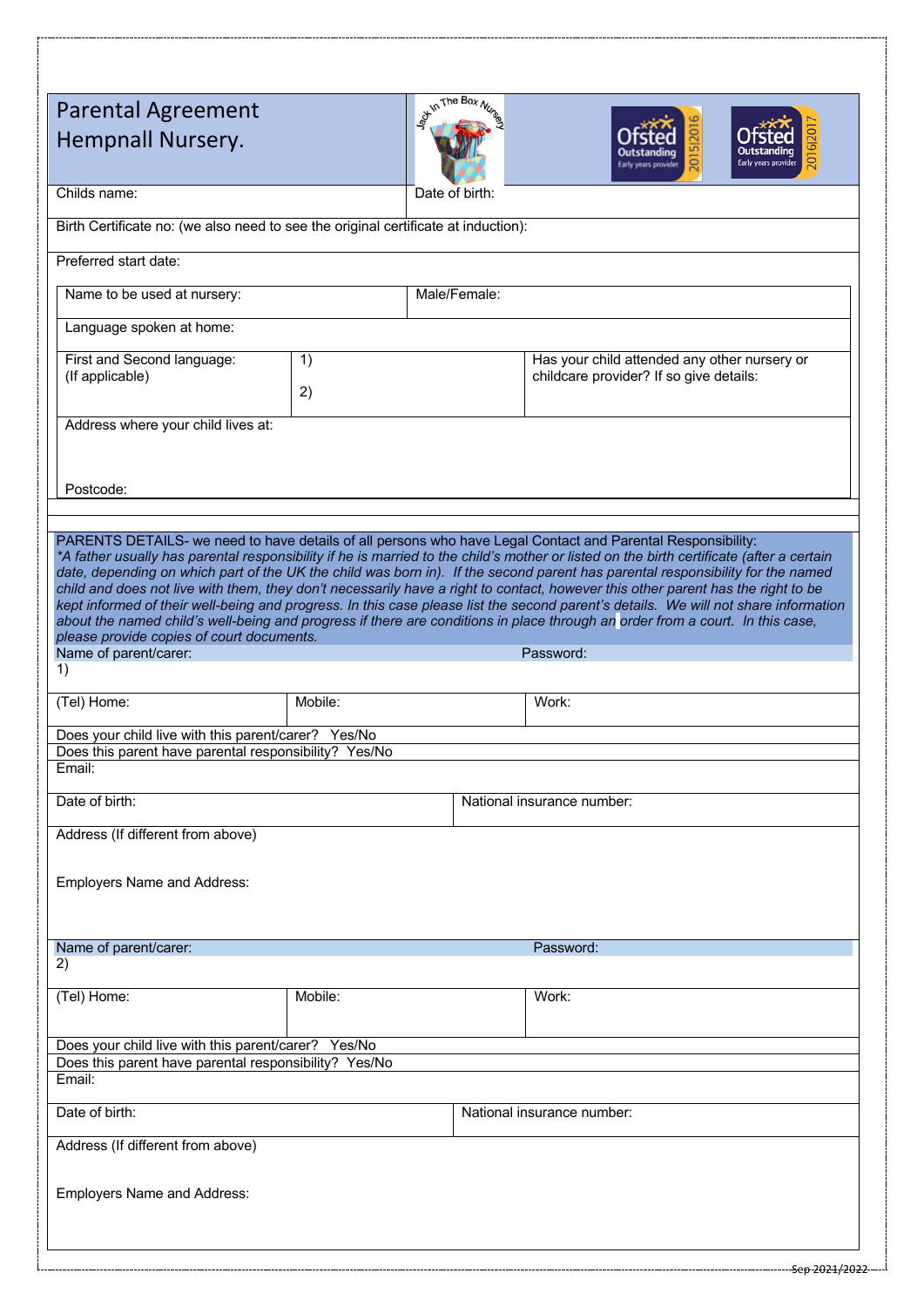| Religion:                                                                                                                                                                                               | Ethnicity:                                                               |                                                                                                                                                                                                                                                                                                          |  |  |  |
|---------------------------------------------------------------------------------------------------------------------------------------------------------------------------------------------------------|--------------------------------------------------------------------------|----------------------------------------------------------------------------------------------------------------------------------------------------------------------------------------------------------------------------------------------------------------------------------------------------------|--|--|--|
| Would you like to receive information about the nursery                                                                                                                                                 |                                                                          |                                                                                                                                                                                                                                                                                                          |  |  |  |
| via email? Yes/No<br>Are there any cultural or religious observances that you would like us to be aware of when looking after your child? For example;<br>dress, diet, religious holidays or festivals. |                                                                          |                                                                                                                                                                                                                                                                                                          |  |  |  |
|                                                                                                                                                                                                         | Name(s) of significant people who do not live with your child:           |                                                                                                                                                                                                                                                                                                          |  |  |  |
| Relationship to child:                                                                                                                                                                                  |                                                                          |                                                                                                                                                                                                                                                                                                          |  |  |  |
| password as a security measure.                                                                                                                                                                         |                                                                          | Password for collection: If someone different will be collecting your child from the setting, we ask for them to supply the unique                                                                                                                                                                       |  |  |  |
| 1.Name                                                                                                                                                                                                  | Relationship to child:                                                   | Password for collection:                                                                                                                                                                                                                                                                                 |  |  |  |
| Tel:                                                                                                                                                                                                    | Mobile:                                                                  | Email:                                                                                                                                                                                                                                                                                                   |  |  |  |
|                                                                                                                                                                                                         |                                                                          |                                                                                                                                                                                                                                                                                                          |  |  |  |
| 2. Name:                                                                                                                                                                                                | Mobile:                                                                  | Email:                                                                                                                                                                                                                                                                                                   |  |  |  |
| Tel: Tel:                                                                                                                                                                                               | Relationship to child:                                                   | Password for collection:                                                                                                                                                                                                                                                                                 |  |  |  |
| Name of child's doctor:                                                                                                                                                                                 |                                                                          | <b>Health Information</b><br>We welcome all children irrespective of ethnicity, culture or religion, home language, family background, learning difficulties or<br>disabilities, gender or ability. The following information will help ensure that your child has a smooth transition into our setting. |  |  |  |
| Surgery address:                                                                                                                                                                                        |                                                                          | Telephone number:                                                                                                                                                                                                                                                                                        |  |  |  |
| Name of child's dentist:                                                                                                                                                                                |                                                                          |                                                                                                                                                                                                                                                                                                          |  |  |  |
| Dentist address:<br>Telephone number:<br>Name of Health Visitor:<br>Telephone number:                                                                                                                   |                                                                          |                                                                                                                                                                                                                                                                                                          |  |  |  |
| Please answer the following questions and provide details where necessary.<br>Does your child:                                                                                                          |                                                                          |                                                                                                                                                                                                                                                                                                          |  |  |  |
|                                                                                                                                                                                                         | Have any allergies? Have an epipen? Have any on-going health issues?     |                                                                                                                                                                                                                                                                                                          |  |  |  |
| Have a medical condition?                                                                                                                                                                               |                                                                          |                                                                                                                                                                                                                                                                                                          |  |  |  |
| Take any regular medication?                                                                                                                                                                            |                                                                          |                                                                                                                                                                                                                                                                                                          |  |  |  |
| Have/Require a Health Care Plan?                                                                                                                                                                        |                                                                          |                                                                                                                                                                                                                                                                                                          |  |  |  |
|                                                                                                                                                                                                         | Has your child had any major illnesses, an operation or a hospital stay? |                                                                                                                                                                                                                                                                                                          |  |  |  |
|                                                                                                                                                                                                         | Are you concerned about any aspects of your child's health?              |                                                                                                                                                                                                                                                                                                          |  |  |  |
| Does your child have any special dietary requirements?                                                                                                                                                  |                                                                          |                                                                                                                                                                                                                                                                                                          |  |  |  |
| Born prematurely? (If yes, please state term)                                                                                                                                                           |                                                                          |                                                                                                                                                                                                                                                                                                          |  |  |  |
|                                                                                                                                                                                                         |                                                                          |                                                                                                                                                                                                                                                                                                          |  |  |  |
|                                                                                                                                                                                                         |                                                                          | Sep 2021/2022                                                                                                                                                                                                                                                                                            |  |  |  |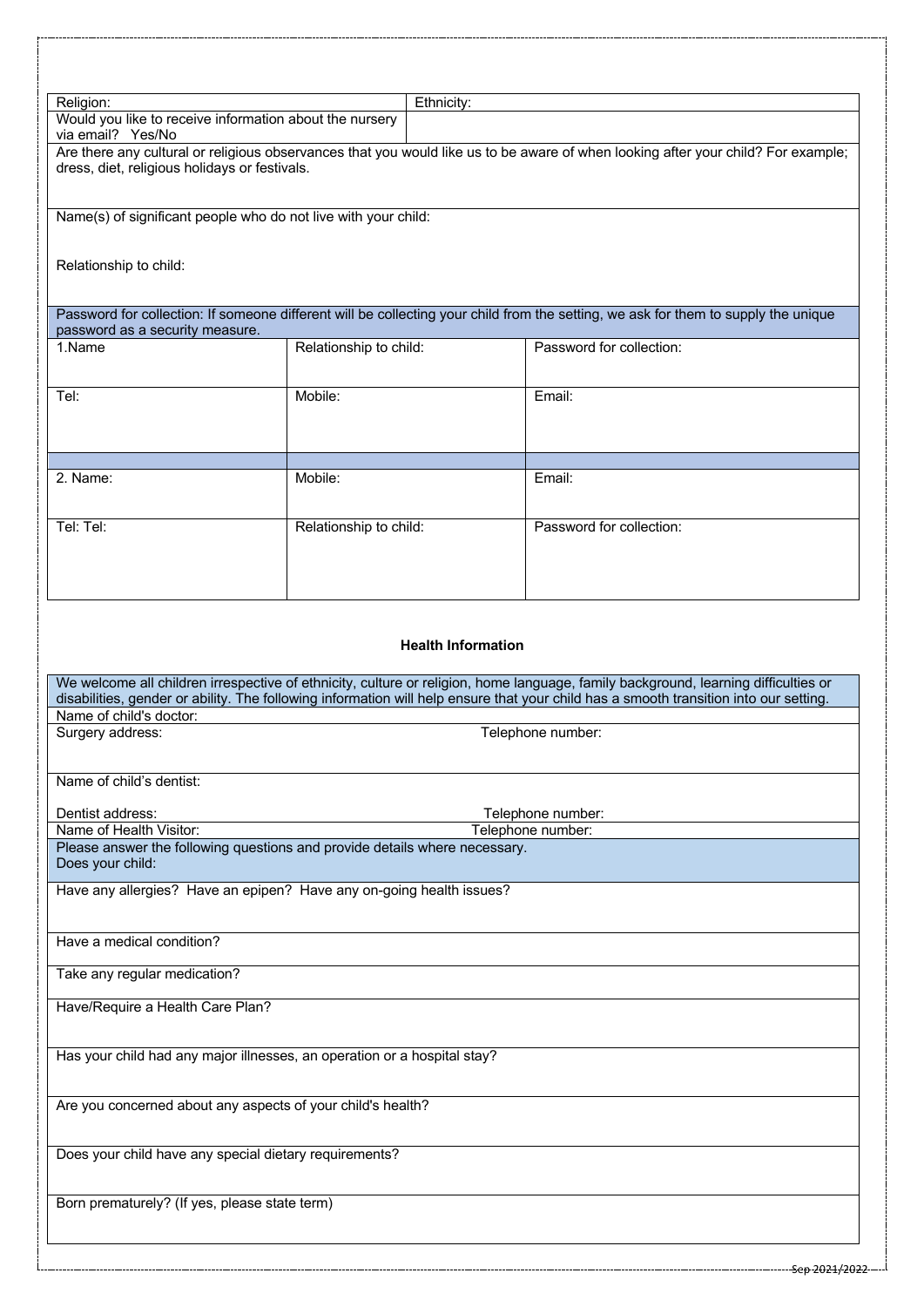|                                | Immunisations/Vaccinations               |                                                                                                                                                                                                            |                                     |                                                                                                                                                                                                                                                                                                                                                                                  |
|--------------------------------|------------------------------------------|------------------------------------------------------------------------------------------------------------------------------------------------------------------------------------------------------------|-------------------------------------|----------------------------------------------------------------------------------------------------------------------------------------------------------------------------------------------------------------------------------------------------------------------------------------------------------------------------------------------------------------------------------|
|                                | Whooping Cough                           | Diphtheria                                                                                                                                                                                                 | Tetanus                             | Polio                                                                                                                                                                                                                                                                                                                                                                            |
| <b>HIB Meningitis</b>          |                                          | Measles                                                                                                                                                                                                    | Mumps                               | Rubella                                                                                                                                                                                                                                                                                                                                                                          |
|                                |                                          | Please inform us of any changes to health or personal information                                                                                                                                          |                                     |                                                                                                                                                                                                                                                                                                                                                                                  |
|                                |                                          |                                                                                                                                                                                                            | <b>Additional needs/Information</b> | In which area/areas does your child have additional needs? Please tick the following and add any notes you think may be                                                                                                                                                                                                                                                          |
| helpful to us.<br><b>Pleas</b> | Area of need                             |                                                                                                                                                                                                            |                                     | <b>Further information</b>                                                                                                                                                                                                                                                                                                                                                       |
| e tick                         |                                          |                                                                                                                                                                                                            |                                     |                                                                                                                                                                                                                                                                                                                                                                                  |
|                                | Speech                                   |                                                                                                                                                                                                            |                                     |                                                                                                                                                                                                                                                                                                                                                                                  |
|                                | E.g. Lack of speech/Stammer              |                                                                                                                                                                                                            |                                     |                                                                                                                                                                                                                                                                                                                                                                                  |
|                                | Language                                 | E.g. Using or understanding language                                                                                                                                                                       |                                     |                                                                                                                                                                                                                                                                                                                                                                                  |
|                                | Emotion/Behaviour                        |                                                                                                                                                                                                            |                                     |                                                                                                                                                                                                                                                                                                                                                                                  |
|                                | Hearing                                  | E.g. Separating/Playing with other children                                                                                                                                                                |                                     |                                                                                                                                                                                                                                                                                                                                                                                  |
|                                |                                          |                                                                                                                                                                                                            |                                     |                                                                                                                                                                                                                                                                                                                                                                                  |
|                                | Vision                                   |                                                                                                                                                                                                            |                                     |                                                                                                                                                                                                                                                                                                                                                                                  |
|                                | Physical/Movement                        | E.g. Running, climbing, fine motor movements                                                                                                                                                               |                                     | If you have ticked any of the above, please identify when these needs were first identified, and by whom?                                                                                                                                                                                                                                                                        |
|                                | E.g. Glasses, hearing aid, sign language | Does your child have or use any specialist equipment or resources?                                                                                                                                         |                                     |                                                                                                                                                                                                                                                                                                                                                                                  |
|                                |                                          | Does your child have any of the following? (Please tick)                                                                                                                                                   |                                     |                                                                                                                                                                                                                                                                                                                                                                                  |
|                                |                                          | Education, Health and Care plan (EHC)                                                                                                                                                                      |                                     | <b>Family Support Meeting</b>                                                                                                                                                                                                                                                                                                                                                    |
|                                |                                          | ordinator) who will routinely liaise with any professionals involved with your child.<br>The SENCO is: Annabelle Conway/Charlotte Wones<br>learning and development through discussion and/or observation. |                                     | In order to best support all the children in our setting, we have a designated SENCO (Special Educational Needs Co-<br>At times we may have an Early Years Adviser who is a qualified, experienced teacher with an expertise of working with<br>children aged 0-5 years come into the setting. Their role is to support early years settings to meet the needs of all children's |
|                                | of your child, if required.              |                                                                                                                                                                                                            |                                     | Please sign to confirm you provide consent for the SENCO and Early Years Advisor to discuss the learning and development                                                                                                                                                                                                                                                         |
| Print name:                    |                                          |                                                                                                                                                                                                            |                                     |                                                                                                                                                                                                                                                                                                                                                                                  |
| Sign:                          |                                          |                                                                                                                                                                                                            |                                     |                                                                                                                                                                                                                                                                                                                                                                                  |
| Date:                          |                                          |                                                                                                                                                                                                            |                                     |                                                                                                                                                                                                                                                                                                                                                                                  |

# **Contact Details**

| Please provide further information regarding professionals involved with your child. |                                                                              |        |  |  |  |
|--------------------------------------------------------------------------------------|------------------------------------------------------------------------------|--------|--|--|--|
| <b>Please tick</b>                                                                   | Name of the professional<br>Please provide their name, address and telephone |        |  |  |  |
|                                                                                      |                                                                              | number |  |  |  |
|                                                                                      | Health visitor                                                               |        |  |  |  |
|                                                                                      | Social Worker                                                                |        |  |  |  |
|                                                                                      | Speech and Language Therapist                                                |        |  |  |  |
|                                                                                      | Paediatrician                                                                |        |  |  |  |
|                                                                                      | Physiotherapist                                                              |        |  |  |  |

. . . . . . . .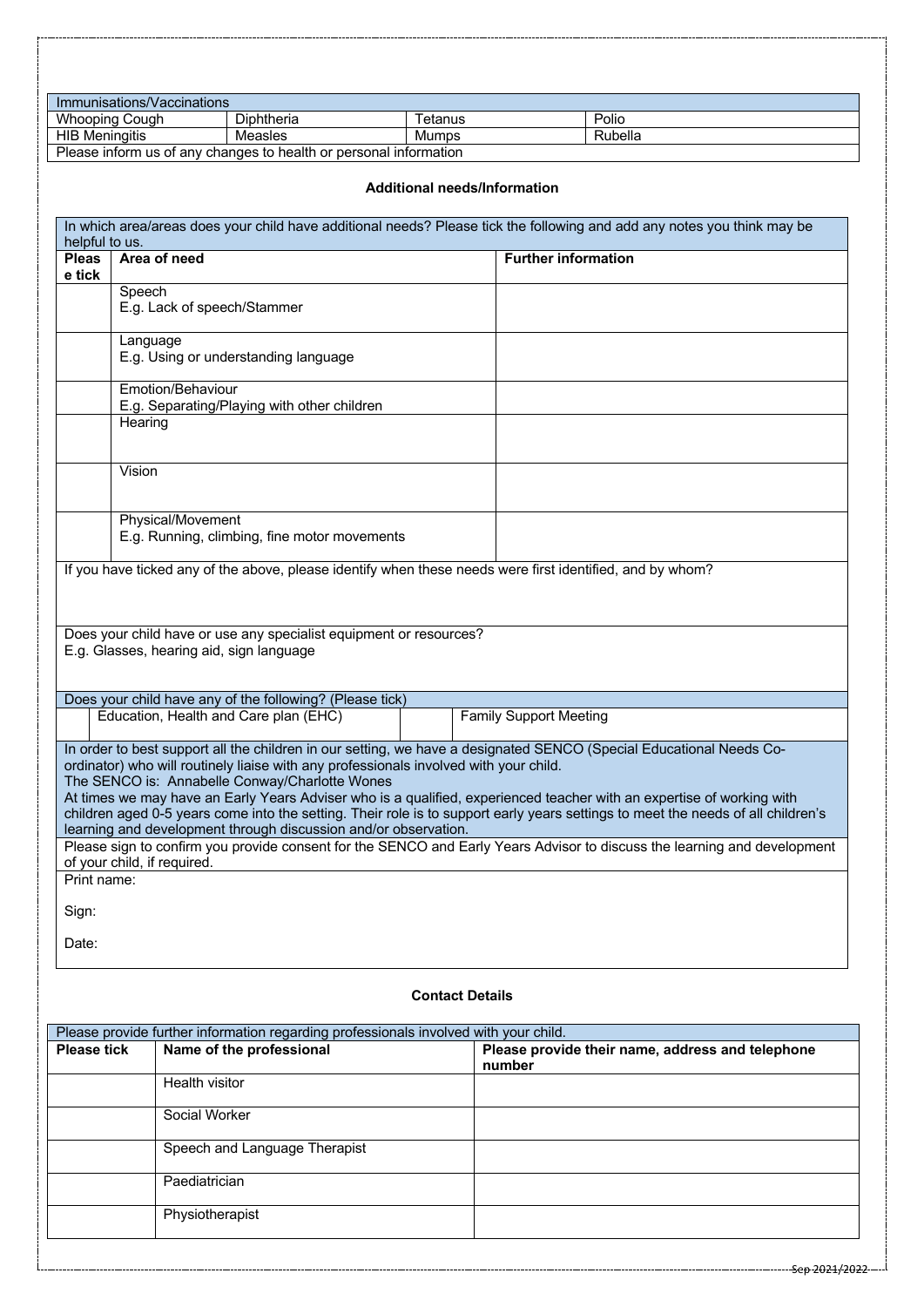| <b>Occupational Therapist</b>   |  |
|---------------------------------|--|
| Sensory Support                 |  |
| <b>Educational Psychologist</b> |  |
| <b>Specialist Teacher</b>       |  |
| <b>Family Support Worker</b>    |  |
| Lead Professional for FSP       |  |

### **Consent for sharing information**

This form gives permission for Jack in the Box Nursery to share relevant discussions, assessment, records, reports (which may include photographs) and information with other appropriate professionals working with your child. For example; Health Visitor, Speech and Language Therapist. Through sharing information, this provides support and aids transition into another nursery or

school.

|                                                                                                                            | <u>JUHUJ.</u> |
|----------------------------------------------------------------------------------------------------------------------------|---------------|
| If the sharing of information is required, this will be carried out during a discussion with you.                          |               |
| Give consent for Jack in the Box Nursery to share relevant information about my/our child, with appropriate professionals. |               |
|                                                                                                                            |               |
|                                                                                                                            |               |
|                                                                                                                            |               |
|                                                                                                                            |               |
|                                                                                                                            |               |

## **Permission details**

### Please highlight/circle as appropriate:

I hereby GIVE/DO NOT GIVE permission for Jack in the Box staff to administer the recommended dose of paracetomol suspension to my child should he/she be in pain or have a high temperature whilst in their care. (Applies to medicine that has been prescribed by a doctor for that child only and it must be clearly named). I will advise the staff, when dropping off my child, if I have already given my child any medication prior to arrival.

I hereby GIVE/DO NOT GIVE permission for photographs of my child to be taken and displayed in the nursery.

I hereby GIVE/DO NOT GIVE permission for my child to be taken off the Nursery premises with the correct adult/child ratio for such things as local walks and trips.

I hereby GIVE/DO NOT GIVE permission for Jack in the Box staff trained in first aid to give emergency first aid treatment should it be

required. I understand that in the event of a medical emergency, care of the child will be transferred to medical personnel who will decide

on appropriate emergency treatment. If I refuse this permission I will supply in writing the procedure I wish to be followed in the event of

such an emergency. I understand that you will not be able to authorise any treatment and that I as the child's next of kin will be contacted

by the medics in the event of an emergency to give permission, or in a life-threatening situation the medics will act in their professional capacity.

I hereby GIVE/DO NOT GIVE permission for the staff at Jack in The Box to bath my child in the event of over soiling/sickness etc I hereby GIVE/DO NOT GIVE permission to apply sun cream to my child in the event of hot sunny weather.

I hereby GIVE/DO NOT GIVE permission for Jack in the Box staff to apply a plaster to my child's skin.

I hereby GIVE/DO NOT GIVE permission for Jack in the Box staff to apply nappy cream to my child's skin if needed.

I hereby GIVE/DO NOT GIVE permission for Jack in the Box staff to apply teething gel to my child's gums, if provided by me.

I hereby GIVE/DO NOT GIVE permission for my child to have their face painted.

I hereby GIVE/DO NOT GIVE permission for a staff at Jack in the Box, when necessary to help my child clean themselves after using the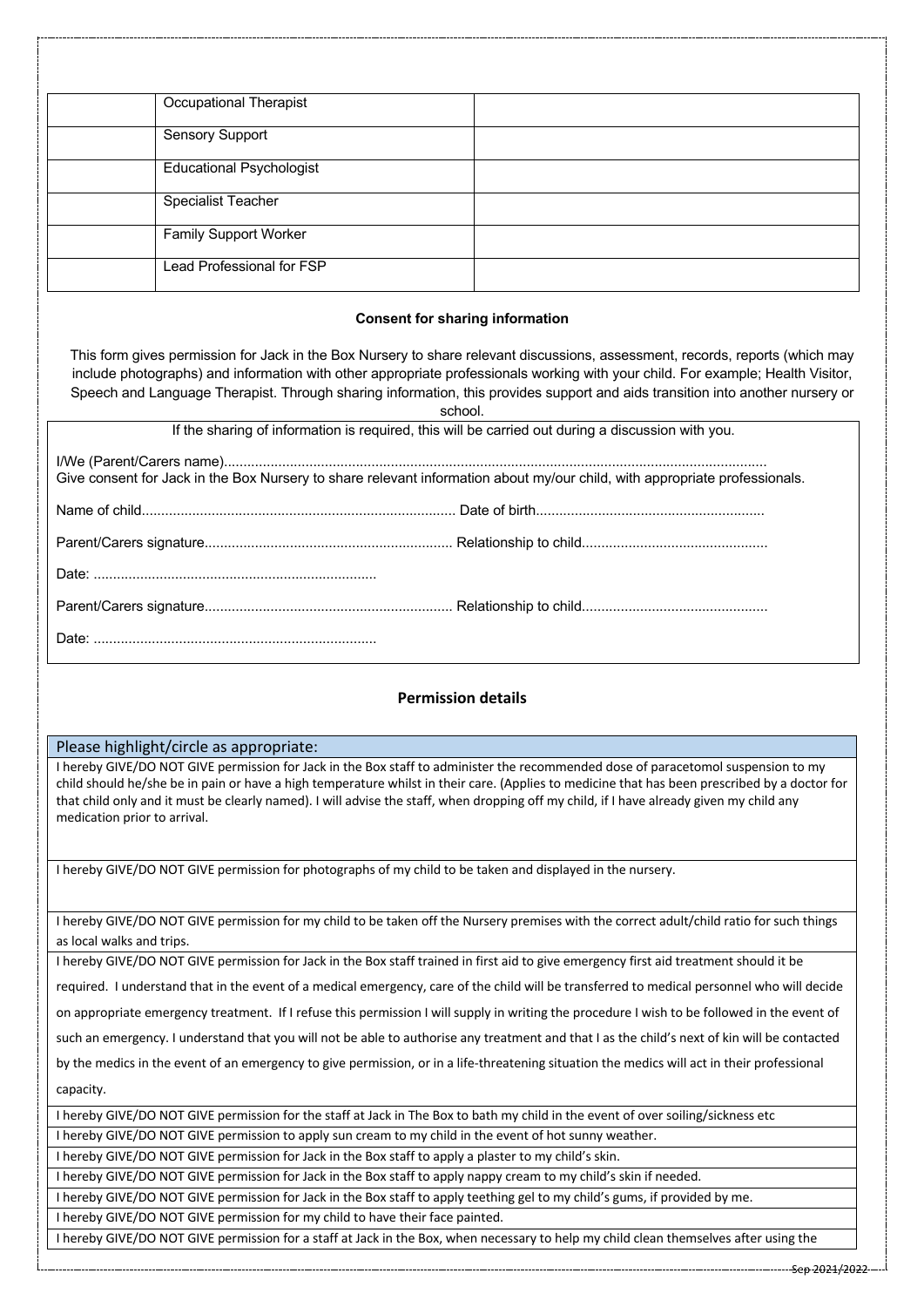toilet.

| I hereby GIVE/DO NOT GIVE permission for my child's photo to be used on Jack in the Box materials, such as newsletters, brochures, |  |
|------------------------------------------------------------------------------------------------------------------------------------|--|
| website etc.                                                                                                                       |  |

| Date: |  |
|-------|--|

## Parent/Carer name: ………….......................................................... Signature: ………………………………………………..

# **Terms and Conditions**

**Bookings:** A signed fully completed registration form must be received by Jack in the Box with a BACS payment of one month's fee as a booking deposit to secure your child's place. **The deposit will be offset against your first month's fees.** Jack in the box will attempt to meet parent's individual needs where necessary.

**Fees and Payment:** The first month's payment is payable at the time of securing a place by cheque of payment into the bank account. Thereafter, payment is by direct debit or cheque on the first of each month, one calendar month in advance. Fees are calculated at a fixed monthly rate based on the child's booked and requested weekly sessions, i.e. price of weekly sessions x 51(weeks) / 12(months) = monthly invoice.

All Bank Holidays are subject to payment. We do not offer any reduction for children holidays.

We are registered for the Nursery Education Grant for two, three and four year olds, these fees will be deducted off your monthly fees. Temporary additional sessions/days must be paid for in advance and will not be refunded if cancelled.

All sessions booked must be paid for, regardless of whether the child attends. No refunds will be given for sessions missed for any reasons. We are not liable for collections from third parties, e.g. colleges, grant funding, voucher providers etc. The parents remain responsible for all outstanding fees.

Please also be aware that if you have received payments for assistance with nursery fees through the tax credits for periods which remain outstanding to us as a provider your details may be forwarded to a specialist unit and you may be asked to repay these and face a meeting under caution.

It is the parent's responsibility to cancel /amend standing orders.

Children must be collected on time, Parents who are late collecting a child ill be charged £15.00 for every 15 minutes.

One calendars month notice will be given before any fee increase, closure of business or change in operation or services offered. **Termination of child's place:** We require one calendar months notice, **in writing**, should you wish to terminate your child's place for any reason. The month's fees will be used as payment for the termination notice and no part payment for the month will be given. Parents remain liable for fees throughout the notice period. If a parent withdraws their child during the notice period, the fees remain payable in lieu of notice. We reserve the right to terminate a place with immediate effect if a parent, carer or child displays abusive, threatening or inappropriate behaviour of any kind, no refund will be given on this occasion.

**Change of Booked Days/Sessions:** If a parent wishes to amend their child's days / sessions they must request this in writing providing one months written notice and complete the necessary form - 'Change of Days / Sessions'. (One off extra care arrangements is not affected). In September the government plans to increase free nursery provision to 30 hours a week for households with parents in work. This may mean that our term -time session patterns may need to be revised to accommodate this change. Offering a combination of full- and part-time provision in order to meet the requirement for flexible provision.

We will give 1 months notice, if these changes affect your child's sessions.

**Belongings:** Jack in the Box cannot be held responsible for the loss or damage to any items of children's property. We will make every reasonable effort to avoid any loss or damage to personal belongings. We strongly advise all parents to dress their children in practical inexpensive items of clothing, clearly labelled with their name and to leave toys, books etc at home unless they are of a strong comfort to the child when settling in. Uniform is available to protect home clothes.

**Medication:** Prescribed medication will be administered by staff providing that a parent has completed and signed the 'Medication' form, indicating times and dosage of each course. All medication must be kept within their original bottles with the child's full name clearly marked on the label. No medication will be administered without prior authorisation from the parents and a fully completed medication form. Written consent must also be given for the application of creams and lotions. Jack in the Box will not be held responsible for any adverse reactions to any medication given. Please refer to our Medication Administration Policy for full details.

**Activities / Routines:** Within their daily activities children follow a balance between a structured routine and an element of free choice, based around their areas of development. Jack in the Box uses a themed approach to plan activities taken from interest of the child, parents are regularly provided with evidence of their work. Activities are carefully planned to match the age range and ability of each child. The layout of each room is also based around their areas of development.

**Equal Opportunities:** All children will be equally provided with an experience and opportunity, irrespective of race, gender, creed, religion or belief. Children develop an understanding that all people are equal, and any differences are to be enjoyed. All staff will be appointed on the grounds of qualifications, experience and suitability for the position.

**Dietary/Medical Requirements:** Parents must inform Jack in the Box Nursery prior to their child attending of any special dietary or medical requirements. The nursery must also be informed in line with all allergies and any known cause of adverse reactions from; food,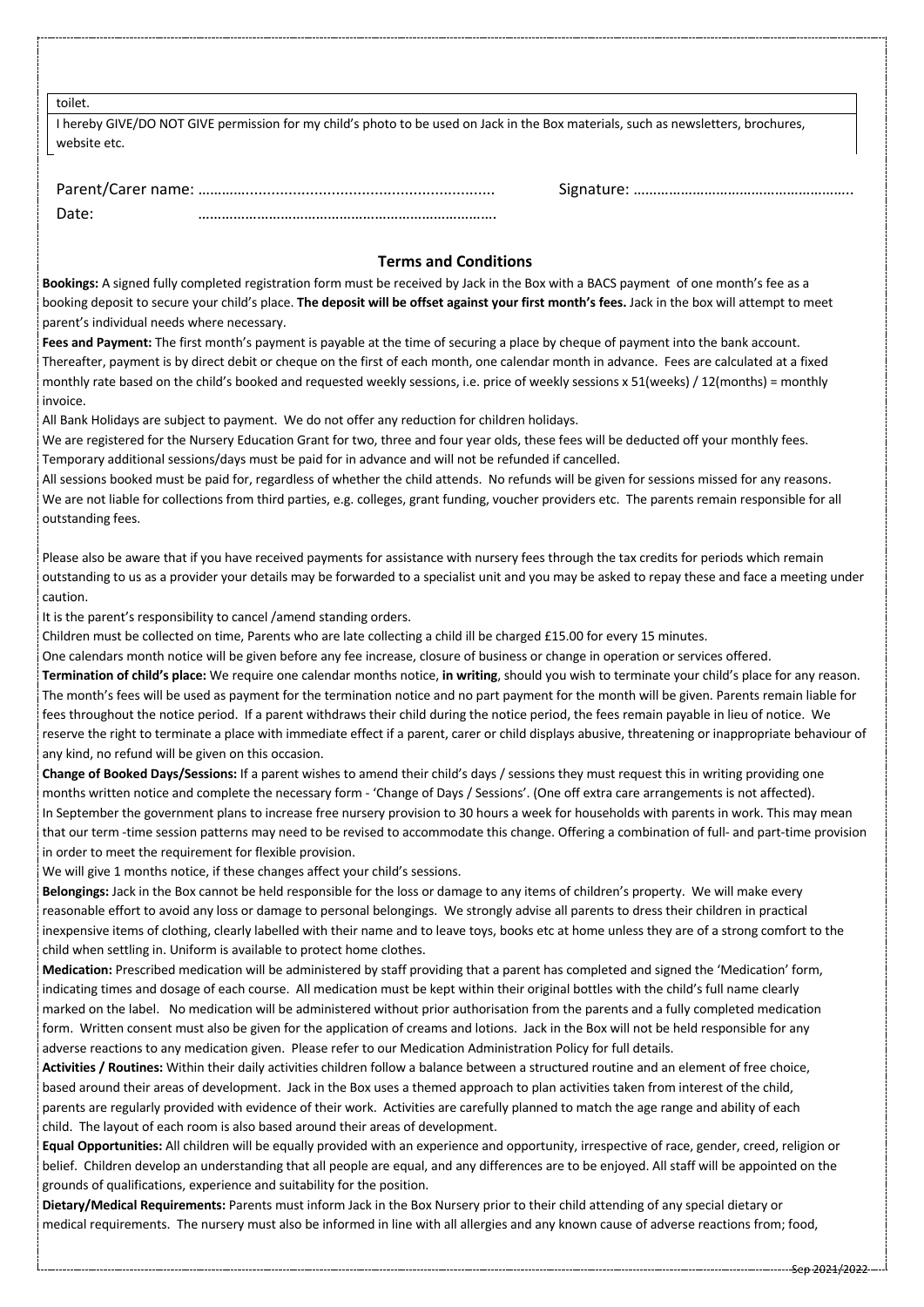medication, activities etc. Parents must keep staff updated in line with any changes through written notification when they become aware.

**Accidents and Illness:** Parents will be informed of all accidents and asked to sign an 'Accident / Incident Form'. In the event of a more serious accidents involving hospital treatment, Jack in the Box will make every attempt to contact the

Parents. If unsuccessful then we will contact the person listed as emergency contact. Jack in the Box reserves the right to allow medical experts to act on behalf of the parents and authorise any necessary treatment should no successful contact be made. Jack in the Box will ensure that a member of staff always accompanies the child to the hospital and awaits the arrival of the parents or carers. We may require parents to collect their child from Jack in the Box in the event that the child appears unwell, or is, or has recently been suffering from any contagious disease / infection and there remains a danger of other children being at risk of contracting such diseases / infections. Children are not permitted back to Jack in the Box following an illness until they have passed the exclusion periods highlighted within our "Communicable Disease List". We accept no responsibility for any child contracting contagious diseases / infections during nursery hours. Parents are informed of all head injuries as a matter of course. If a child does not attend for two weeks without any contact from parents we will contact you to see if you still require the space.

**Behaviour and Sanctions:** Jack in the Box aims to create a positive atmosphere where children learn what behaviour is acceptable. Jack in the Box policy is to try and encourage acceptable behaviour by rewarding it with praise and attention. Children will also be encouraged to understand why they are being praised, thus encouraging them to repeat this behaviour. When managing unwanted behaviour the nursery will aim to use positive preventative strategies. All staff are aware that it is an offence to use any form of physical punishment. Equally no child will face humiliation, be shouted at or demeaned in any way. For full details on managing behaviour please refer to the 'Behavioural Management Policy'. The nursery reserves the right to terminate the contract of a child when the manager considers the child to be disruptive or displaying inappropriate behaviour. We will not tolerate children, carers or parents speaking to any member of staff using inappropriate language or in a threatening or abusive manner. This will result in the termination of a nursery place.

**Security:** Children will only be released to adults authorised to do so by the parents on the correct registration form. A password will be required if that person is not known to the staff. We only release children into the care of an adult; this is classed as over the age of 16 years old.

In an emergency, where the authorised adult cannot collect the child, the person who does collect the child will need to provide evidence that he/she has the authorisation of the parent/carer. The child's safety will be the primary concern always. Jack in the Box will contact the parents by phone if an unexpected person comes to collect the child. We reserve the right to refuse to release a child until the parent arrives.

**Liability:** We accept no responsibility for any child whilst in the care of a parent or guardian on Jack in the Box premises or in the car park. We will not be liable for any loss suffered by parents, arising, directly or indirectly, from nursery closure or the non-attendance of a child for any reason; i.e. sickness, holidays, Bank Holidays etc. We accept no responsibility for any damage or loss to the child's or parents property; We accept no responsibility for any damage or loss to cars and property in the car park: however every effort will be made by staff to prevent this.

**Complaints:** Jack in the Box accepts that every parent/ guardian has the right to express their views if they are unsatisfied with issues involving their child care or the nursery. Should such a situation arise we ask that parents raise the issue with the manager. A copy of all complaints will be kept at Jack in the Box and parents will be kept informed throughout.

**Information Sharing and Family Support Process:** As a rule information which you and your child provide will only be shared with parental consent. However, there may be certain times when we need to share information, for example, when we need to find out if a child is at risk of harm, we will then follow our procedures without parental consent.

**Duty of care in Early Years Settings:** Everyone working with children has a "Duty of care" to keep children safe and protect them from harm. This means that we have a duty to report child protection or welfare concerns to Children's Services or the police. **COVID-19:** Full fees are due for any periods of self-isolation, quarantine and closure.

### Please complete the following:

I/We have read the Terms and Conditions and agree to work in partnership with Jack in the Box at all times to follow and abide by these.

I/We have also completed and signed the registration form which forms a part of this contract and all documents required within the nursery.

I/We are also aware the manager will be pleased to arrange meetings to discuss problems, children's work and records at any mutual agreeable time.

| Date: $\angle$ / / $\angle$ |  |
|-----------------------------|--|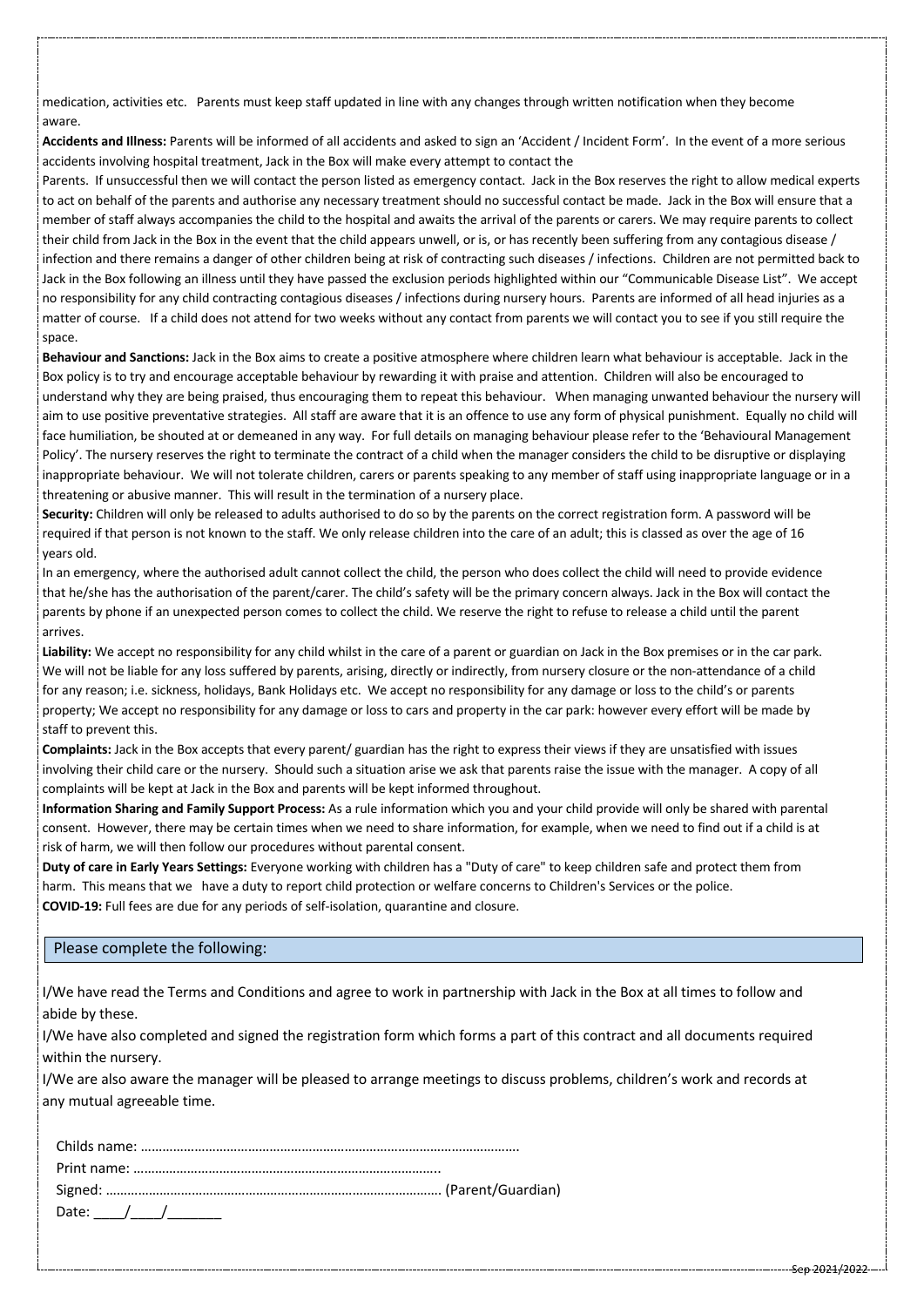| Date: $/$ / |  |
|-------------|--|

Managers signature: ........................................................................................... Date: ..................................................

| For office use only                                         |                                                        |  |  |  |
|-------------------------------------------------------------|--------------------------------------------------------|--|--|--|
| Date registration form received:                            | Date placement confirmed:                              |  |  |  |
|                                                             |                                                        |  |  |  |
| Has the parent/carer been added to the mailing list?        | Has the child and parent/carer been added to Tapestry? |  |  |  |
| Has the parent/carer been added to the secure Facebook      | Has the child been added to the attendance system?     |  |  |  |
| page?                                                       |                                                        |  |  |  |
| Any additional information:                                 |                                                        |  |  |  |
| Deposit paid:                                               |                                                        |  |  |  |
| Confirmation letter sent with Taster and Induction details: |                                                        |  |  |  |
| Xero completed                                              |                                                        |  |  |  |



## **Privacy Notice**

Here at Jack in the Box Nursery we take our privacy seriously and will only use personal information to manage your account and provide tailored care to your child.

From time to time, we will need to contact you, via phone, email, our secure Facebook page or the Tapestry app, to provide you with nursery updates, share relevant news and send your childcare invoices.

We will input your data into a system called Xero, Nursery Instant Manager or Tapestry, which helps us manage our nursery smoothly. Your data is held in secure data centres and can only be accessed by authorised personnel. Personal information will not be shared with any third parties.

Ticking this box confirms you have read and understood the above statement and gives us consent to contact you regarding relevant matters.

I agree a contract a contract of the Date:

Child's name: Child's date of birth:

Name of parent: Signature: Signature: